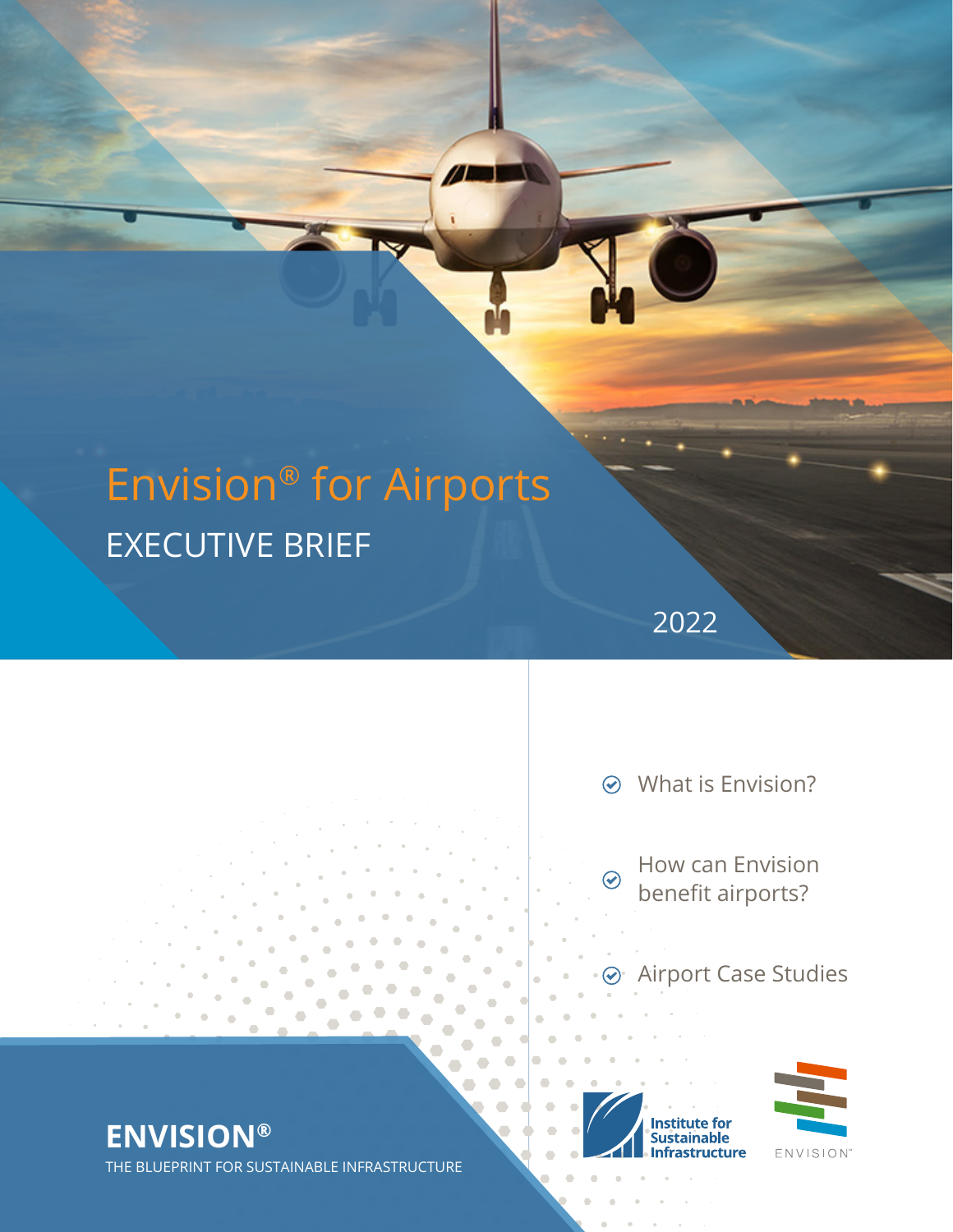## **ENVISION BENEFITS AIRPORTS**

## **ENVISION CATEGORIES What is Envision?**

Envision® is a holistic sustainability framework and rating system that guides and assesses the sustainability and resilience of all types of *infrastructure*, including airport projects. It is the only comprehensive tool in North America that can assist lead agencies, consultants, contractors, operators, and/or tenants in co-creating and delivering public infrastructure that can tackle climate change, prioritize public health and safety, cultivate environmental justice, and spur economic benefits. Envision is your airport's playbook to achieve these outcomes via a peer-reviewed scorecard to assess your infrastructure project's impacts and benefits among 64 credits in five categories.











*As of March 2022*

### **How Envision Benefits Airports**

Envision is uniquely advantageous for airport owners given the complexity and variety of airport infrastructure projects. It can ensure that infrastructure projects are high performing, efficient, and resilient, while demonstrating how airports contribute to local, regional, and global sustainability.

#### *Telling Your Sustainability Story*

- **Envision helps demonstrate your commitment to social, economic, and environmental benefits.** Using Envision is a commitment to sustainability excellence in your infrastructure design and construction. Your projects will gain public recognition for delivering on your sustainability goals.
- **Envision provides enhanced transparency and credibility of your sustainability efforts.** Whether your sustainability program is mature or just getting started, Envision brings the credibility and transparency of a third-party rating system and verification.
- **Envision facilitates your sustainability or Environmental, Social, & Governance (ESG) reporting.** Reporting Envision verification adds value as it demonstrates strong governance and third-party auditing of your projects and their sustainability outcomes. Use data collected using Envision® to streamline reporting on the sustainable performance improvements, cost savings, and economic benefits of your airport.
- **Envision builds stakeholder transparency, involvement, and confidence in decision-making.** Envision offers a clear process and criteria for stakeholder engagement, equity, and workforce development, which leads to increased support for infrastructure investments.
- **Envision can facilitate access to sustainable finance and funding.** Noting use of Envision on projects in your airport's financial disclosures can increase access to green or social bonds or new grants, given an increased focus of state and federal agencies in quantifying sustainability, economic, and social outcomes of their investments.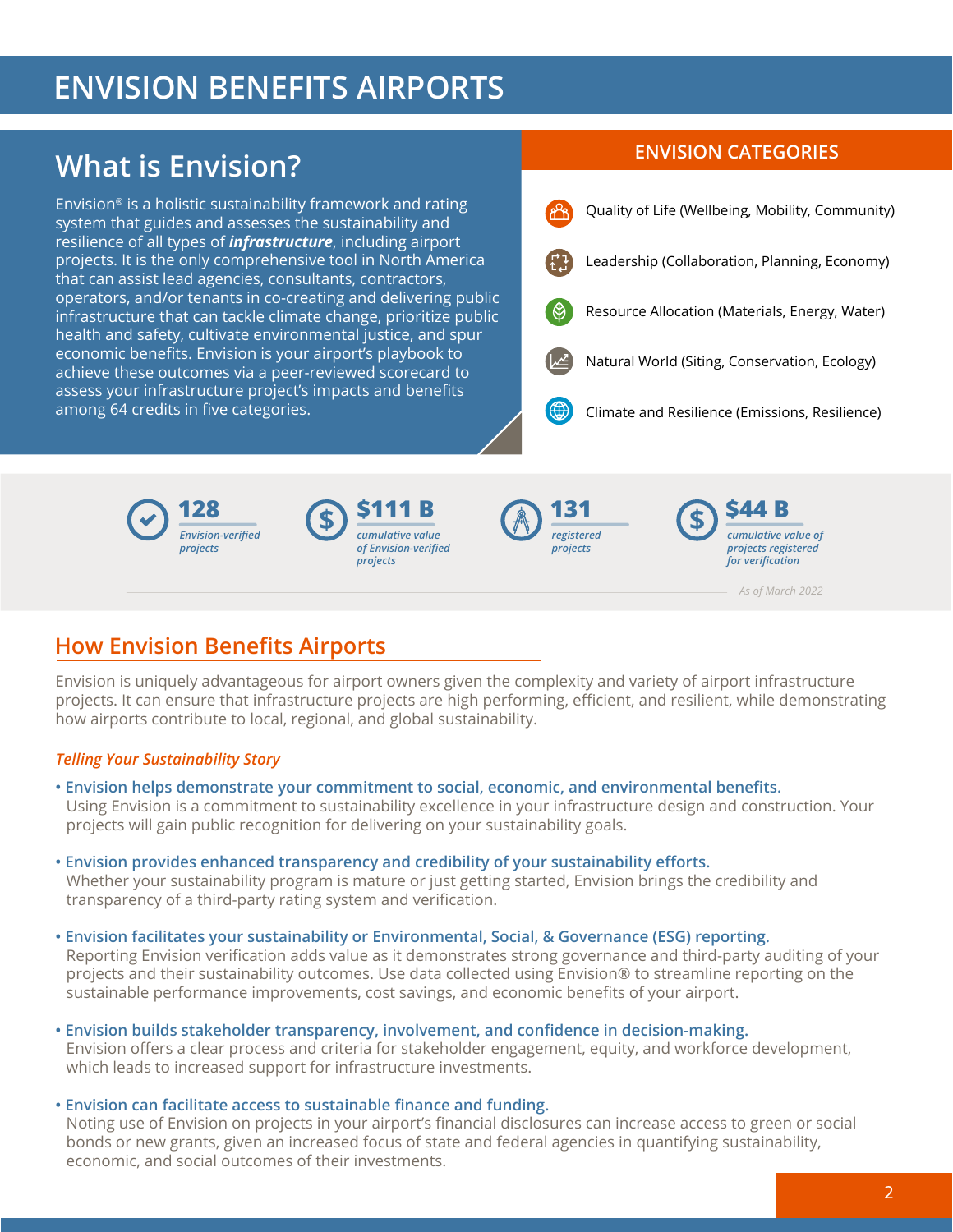#### *Streamlined Management and Collaboration*

#### • **Envision leads to higher performance and innovation.**

Envision charts a clear sustainability vision for all members of the project team early and often throughout planning, design, construction, and operation. Projects benefit from the best ideas, knowledge, and experience your team can bring to incorporate sustainability goals early enough in the process to be financially and technically feasible.

• **Envision drives better project management.** Envision facilitates interdisciplinary and interdepartmental project team coordination, including planning and design charrettes, regular project meetings, documentation, and reviews. The project team is aligned to avoid missed opportunities for improved performance. This streamlined and collaborative process reduces errors and saves cost.

• **Envision grows sustainability skills and capabilities.** Envision provides a platform for consistently educating airport staff and contractors on sustainability processes and best practices for design and construction.



#### *Flexibility, Performance, and Resilience*

#### **• Envision facilitates a consistent, yet flexible, approach to sustainability.**

Envision provides guidance for multiple levels of achievement across 64 credits. With no prerequisites, the system has built-in flexibility to focus time and resources on those areas of planning, design, and construction most relevant to the scale and function of your infrastructure projects.

#### • **Envision integrates with and supports your sustainability performance goals.**

It is easy to tie Envision into existing design standards and guidelines and/or other rating systems. Envision provides a streamlined way to operationalize your airport's sustainability goals and policies without duplicating effort.

#### • **Envision strongly emphasizes resilience and risk reduction.**

This includes resilience to climate change and other hazards, but also long-term durability and performance. Resilience and risk reduction reduces the total cost of ownership of your assets by minimizing replacement and maintenance costs and ensuring a long useful life.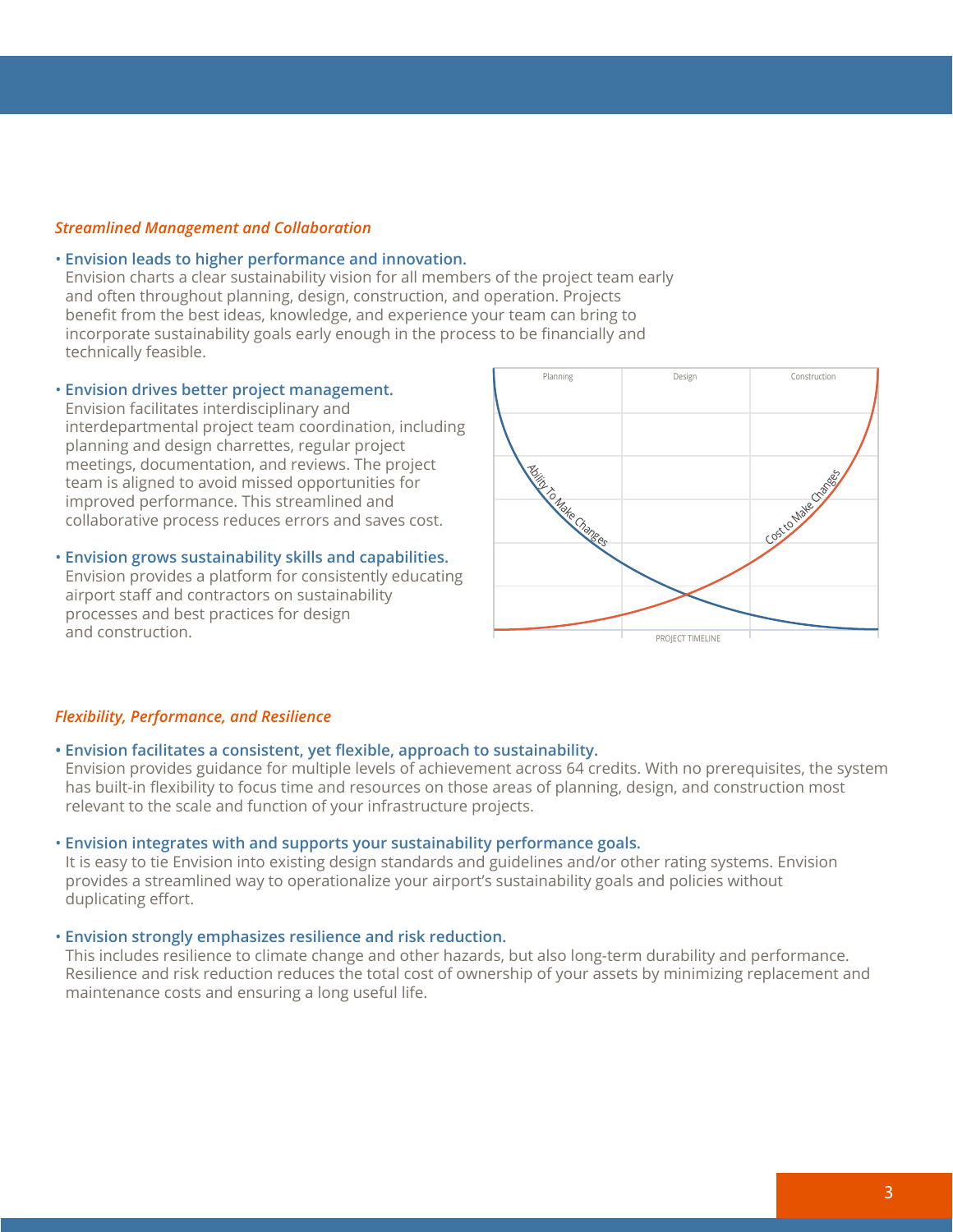#### **Examples of Envision Success at Airports**

#### *Hartsfield-Jackson Atlanta International Airport (ATL) - Atlanta, Georgia*



Hartsfield-Jackson Atlanta International Airport (ATL) is the world's busiest passenger airport. As one of the most important air travel hubs in the world, the City of Atlanta, which owns and operates the airport, recognizes the importance of ensuring that ATL is also a world leader in sustainability. In addition to being awarded Envision Silver for the [Taxiway and Runway 9L Pavement](https://sustainableinfrastructure.org/project-awards/atl-taxiway-and-runway-9l-pavement-replacement/)  [Replacement Project](https://sustainableinfrastructure.org/project-awards/atl-taxiway-and-runway-9l-pavement-replacement/) (December 2019), ATL has also developed a comprehensive set of Planning and Development Sustainability Standards that are applied across all projects within the airport's multi-billion dollar capital improvement program, ATLNEXT. Alongside use of LEED and ParkSmart, ATL's P&D Sustainability Standards require that all civil infrastructure projects meet the minimum certification level in either the Envision or SITES rating systems. By the end of the year, ATL will have 11 planned, active, or certified airfield projects following the Envision framework including a deicing facility pursuing both Envision and LEED.

#### *Indianapolis Airport Authority (IAA) – Indianapolis, Indiana*

The Indianapolis Airport Authority (IAA or Authority) owns and operates six airports including Indianapolis International (IND) and five relievers. The Authority first looked to Envision for its infrastructure projects due to its holistic and flexible approach. The [Eagle Creek Airpark Taxiway B](https://sustainableinfrastructure.org/project-awards/eagle-creek-airpark-taxiway-b/) project, at one of the Authority's reliever airports, was the first taxiway project to earn an Envision award and the second project at a general aviation airport to achieve this recognition. After this initial piloting of Envision, the IAA integrated its guidance into a sustainability toolkit that could be applied to all projects across its system of airports. The IAA is now pursuing Envision on two runway projects at IND, including one that is targeting Envision Platinum – the

highest level of verification. Todd Cavender, the IAA's Director of Environment and Sustainability, highlights a key benefit of the rating system:

*"We all understand the urgency to decarbonize, enhance resilience, achieve social equity, and preserve resources, and Envision provides the common language on how to measure our performance and drive greater outcomes."*